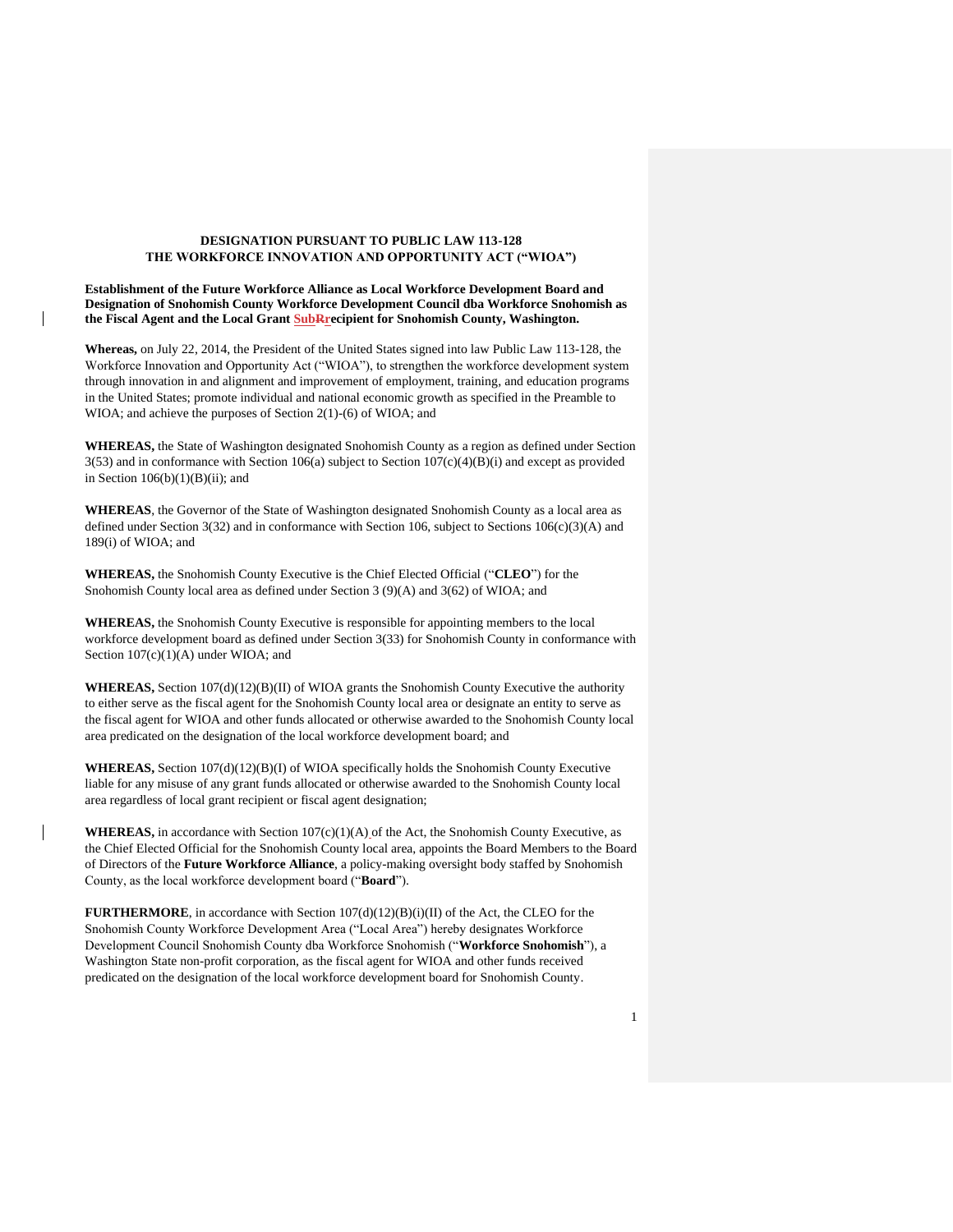Workforce Snohomish shall perform all the functions assigned by WIOA and associated regulations and federal and state policy to the fiscal agent and local grant subrecipient.

**NOW, THEREFORE BE IT RESOLVED**, that by signature of this agreement, these parties agree to the following:

## **I. THREE-PARTY AGREEMENT AND PERIOD OF PERFORMANCE**

This agreement reflects a three-party cooperative agreement to enhance the coordination and delivery of workforce services in Snohomish County. The agreement reflects the roles and responsibilities of:

- Snohomish County that provides staff to support the Future Workforce Alliance and enhance coordination of the workforce system in Snohomish County;
- The Future Workforce Alliance that serves as the Local Workforce Development Board, provides strategic guidance and direction for workforce development in Snohomish County and performs all the functions assigned by WIOA to Local Workforce Development Board, under the oversight of the CLEO; and
- Workforce Snohomish that performs all the functions assigned by WIOA to fiscal agent and local grant subrecipient, under the oversight of the CLEO and the Board.

This designation shall be for the period of  $\text{July } 1, 2020$  to June 30, 202 $\text{#4}$ , provided all conditions of such designation outlined below are met.

## **Withdrawal of Designation**

The CLEO retains the right to withdraw the designation of the fiscal agent by following the condition of this designation or procedures in the "Corrective Action" section below. Upon such withdrawal, the CLEO shall assume all duties of the fiscal agent, including but not limited to all contractual obligations that Workforce Snohomish has undertaken as the fiscal agent and local grant subrecipient and shall indemnify and hold harmless Workforce Snohomish for the CLEO's negligent acts or omissions after the effective date of the withdrawal.

## **Corrective Action**

If the CLEO determines that a breach of the conditions of designation has occurred that may be sufficient to cause the CLEO to revoke the designation of fiscal agent and local grant subrecipient, the CLEO must first attempt to resolve the matter informally by verbally notifying Workforce Snohomish of the alleged breach and by scheduling a meeting to discuss and attempt to resolve the matter.

If the CLEO is not satisfied with the informal resolution process, s/he shall notify Workforce Snohomish in writing of the specific nature of the breach. Workforce Snohomish shall respond in writing within five (5) working days of its receipt of such notification after which the CLEO will issue a final determination.

**Commented [JE1]:** Update the dates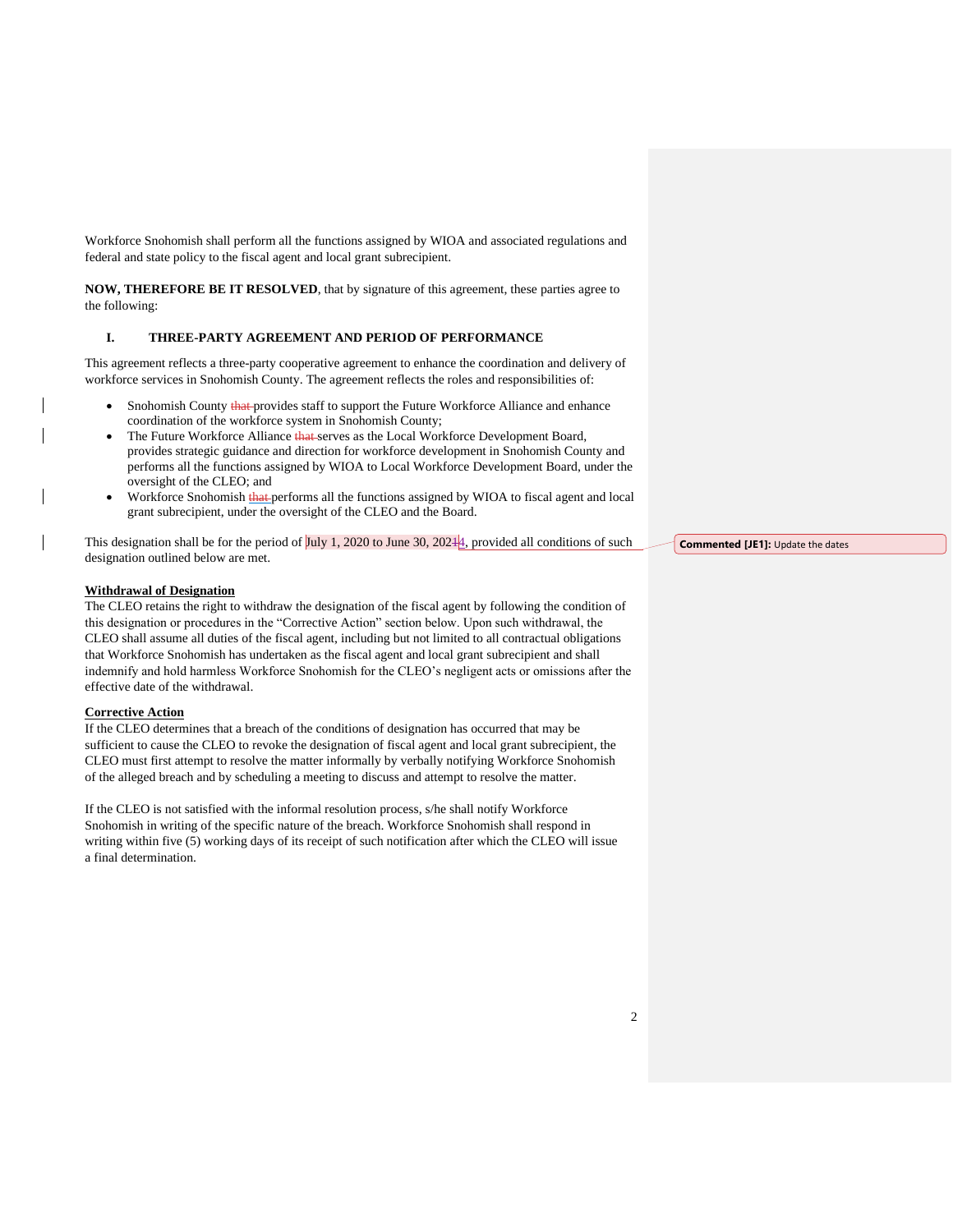# **I. RESPONSIBILITIES OF THE CLEO**

The CLEO is responsible for fulfilling the following functions in conformance with Section 107(d) of WIOA.

- 1. Receipt of WIOA funding in accordance with Section 107(d)(12)(B) of WIOA.
- 2. Appointment of a local workforce development board in accordance with Section 3(33) for Snohomish County in conformance with Section  $107(c)(1)(A)$  under WIOA. The Board shall be employer-led and shall include representatives of each of the required workforce system partners mandated by WIOA.
- 3. The CLEO and/or his/her designees shall work in partnership with the Board to further the interests of Snohomish County employers and job-seekers.
- 4. Designation of a WIOA fiscal agent in accordance with Section 107(d)(12)(B) of WIOA. The fiscal agent shall manage WIOA and other workforce development funding under the oversight of the CLEO and the Board.
- 5. Approval of notices provided by Workforce Snohomish of its intent to file an application for a grant or other financial award that is available predicated on the status of Workforce Snohomish as the CLEO's fiscal agent and local grant subrecipient under Section  $107(d)(12)(B)(i)(II)$  of WIOA.

## **II. RESPONSIBILITIES OF THE BOARD**

- 1. The Board is responsible to the CLEO for fulfilling the following functions as defined by 20 CFR § 679.370 and in conformance with Section 107 (d) of WIOA and associated federal, state and local regulations and policies.
- 2. The Board shall develop and submit: (1) a 4-year local plan for the local area, in partnership with the chief local elected official; consistent with WIOA sec. 108 and in support of the strategy described in the State plan in accordance with section 102(b)(1)(E); and (2) a strategic plan that meets the requirements of the Snohomish County Executive. Each plan and associated reports shall be developed in consultation with Workforce Snohomish and partnership with the Snohomish County Executive and/or her/his designee(s) and shall comply with all public notice requirements.
- 3. The Board shall conduct workforce research and regional labor market analysis according to a work plan to be developed by the Board and approved by the Executive.
- 4. The Board shall convene, broker, and leverage resources to support the workforce development activities outlined in the approved regional/local plan.
- 5. The Board shall engage employers in the local workforce development system to promote business representation, develop effective linkages and ensure that workforce investment activities meet the needs of employers and promote economic growth in the region.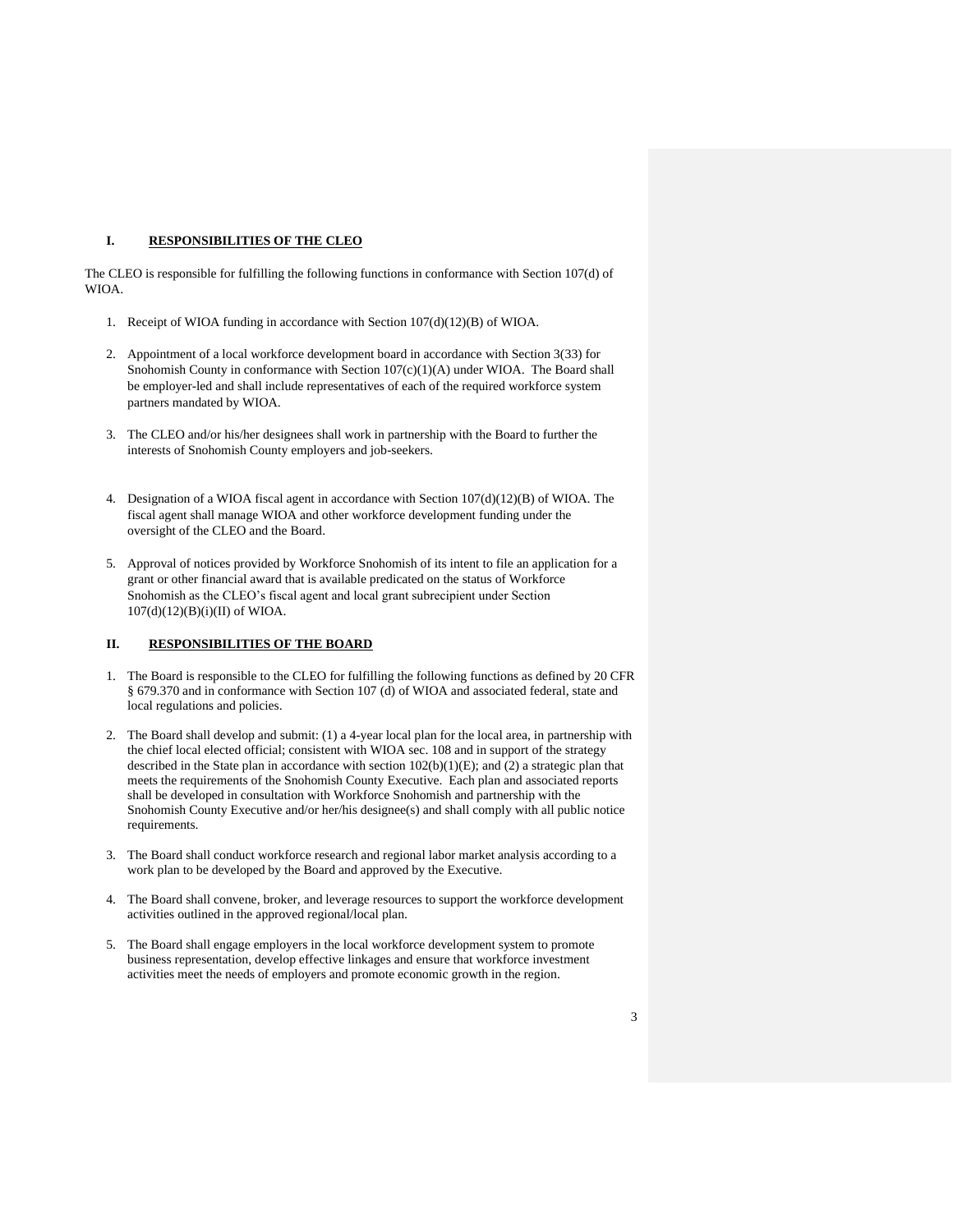- 6. The Board shall engage with a broad array of local workforce development, economic development, education, and other human and community development providers to lead efforts in Snohomish County to design career pathways as defined in Section 3(7) of WIOA to meet the needs of youth and adults, with a particular focus on individuals with a barrier to employment as defined in Section 3(24) of WIOA and in conformance with a key purpose of WIOA as set forth in Section 2(1) of WIOA.
- 7. The Board shall collaborate with Workforce Snohomish and the Snohomish County Executive's Office of Social Justice to develop a written equity and inclusion plan that conforms with the requirements at Section 121(d)(4)(B) of WIOA related to individuals with a barrier to employment as defined in Section 3(24) designed to address institutional barriers to accessing and/or successfully completing workforce development activities or benefitting from services.
- 8. The Board shall engage in researching and disseminating information about proven and promising practices in workforce development.
- 9. In conformance with WIOA, the Board shall develop strategies for using technology to maximize the accessibility and effectiveness of the Snohomish County workforce development system as defined in Section 3(67) of WIOA.
- 10. The Board shall establish and conduct oversight of the Snohomish County workforce development system as defined in Section 3(67) and described in detail in Section 121 of WIOA in partnership with the Snohomish County Executive. This responsibility includes a quarterly review of all financial and performance outcome reports produced by Workforce Snohomish to identify areas of excellence as well as any corrective or continuous improvement actions to be taken. The Board shall be responsible for ensuring any actions so identified are taken and the results monitored.
- 11. The Board shall coordinate with Workforce Snohomish and the Snohomish County Executive and/or her/his designee(s) to negotiate local WIOA performance standards with the Governor. This responsibility includes meeting with the Snohomish County Executive and/or her/his designee(s) to review and agree upon all proposed performance standards prior to finalizing negotiations with the Governor.
- 12. The Board is responsible for designating or selecting one-stop operators (as defined in WIOA Section 3(43)) in partnership with the Snohomish County Executive, in conformance with the requirements at Section 116(d) and 121(g), as well as one-stop partners, including youth service providers and eligible providers of career services, as defined in Section 3(43) of WIOA. In developing those recommendations, the Board will consider input from Workforce Snohomish. The Board may not certify nor de-certify a WorkSource Snohomish County center or affiliate site without the prior approval of the Snohomish County Executive. The Board is responsible for consulting with the state Workforce Development Board and the CLEO to review and update WorkSource Snohomish County affiliate and comprehensive center certification criteria once every two years as part of the Local Area Plan. 12.
- 13. The Board shall coordinate with education providers as well as all mandatory partners in the local workforce system as defined in Section 3(67) of WIOA to deliver services in a manner that is compliant with requirements at Section 129 (Youth) and 134 (Adults and Dislocated Workers) of WIOA. Additionally, this responsibility also includes the review of adult education funding applications under Title II of WIOA and the development of a memorandum of agreement among

**Formatted:** Indent: Left: 0.5", No bullets or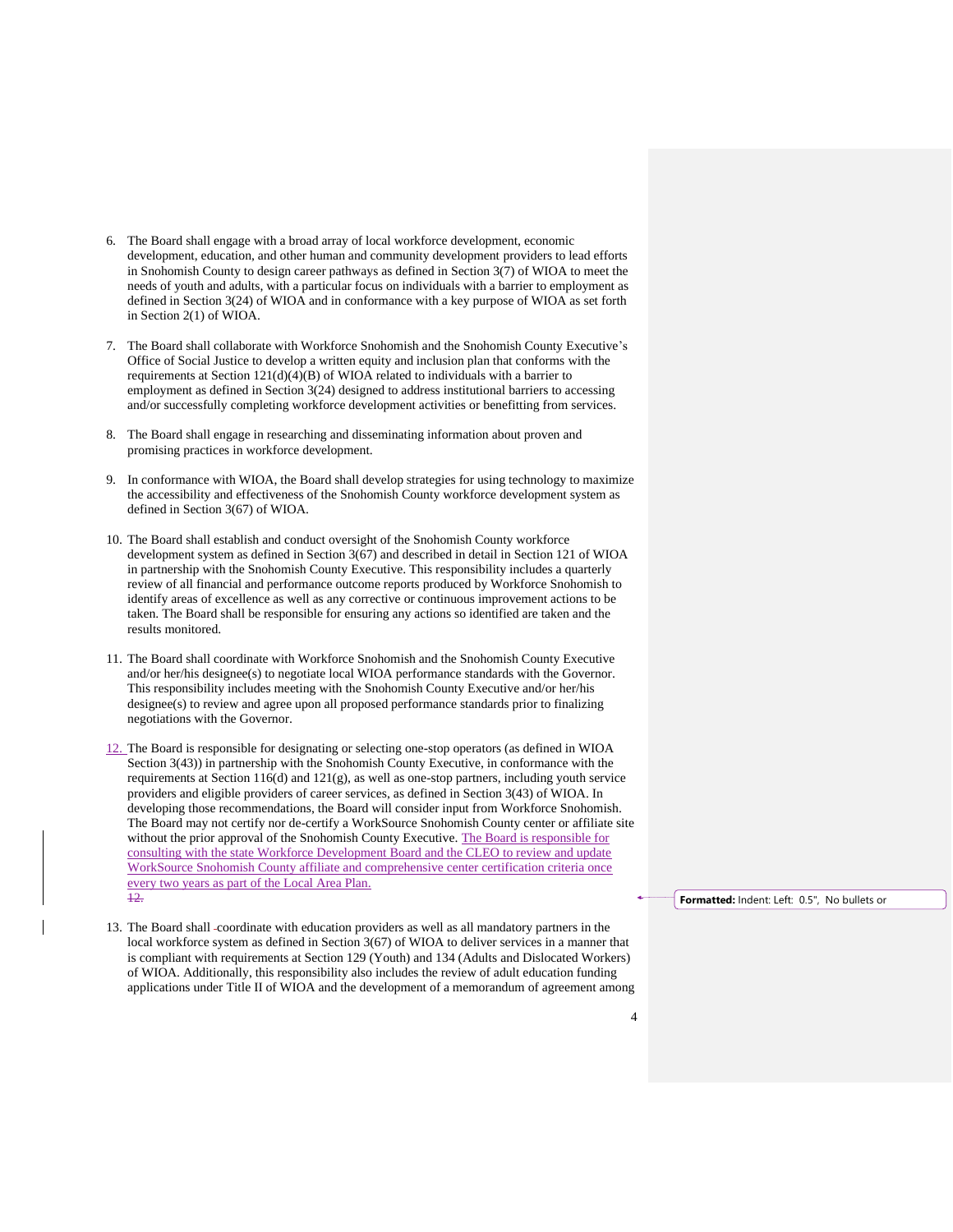all mandatory partners. Copies of negotiated agreements shall be provided to Snohomish County within seven days of full execution.

- 14. The Board shall develop and approve an annual budget for the activities of the local board in the local area, consistent with the local plan and the duties of the local board subject to approval by the Snohomish County Executive.
- 15. The Board shall partner with Workforce Snohomish on the submission of grant and other funding applications to support the purposes of WIOA and implementation of the approved regional/local plan. Prior approval by the Snohomish County Executive is required for submission of any grant or other funding application predicated on Workforce Snohomish's designation as the local grant subrecipient and fiscal agent.

16. The Board shall comply with the Sunshine Provision as stipulated in Section 107(e) of WIOA.

## **III. RESPONSIBILITIES OF WORKFORCE SNOHOMISH**

Workforce Snohomish is responsible to the CLEO and the Board for fulfilling the following fiscal agent functions as defined by 20 CFR § 679.420 and in conformance with Section 107(d) of WIOA and associated regulations and federal and state policies.

- 1. Workforce Snohomish shall manage and/or deliver WIOA-funded services in accordance with WIOA provisions as well as state and county policies.
- 2. Under the oversight of the Board and the CLEO, Workforce Snohomish shall procure contracts, select and oversee service delivery providers including career services. Workforce Snohomish shall conduct financial monitoring of service providers.
- 3. Workforce Snohomish shall ensure sustained fiscal integrity and accountability for expenditures of funds in accordance with Office of Management and Budget circulars, WIOA and the corresponding Federal Regulations and State policies.
- 4. Workforce Snohomish shall provide oversight of subrecipients, including monitoring, guidance, and technical assistance.
- 5. Workforce Snohomish shall coordinate with the Board and the CLEO in selection of the one-stop operator for WorkSource Snohomish centers and affiliates and connection sites should any such selection(s) be made during the period of this designation.
- 6. Workforce Snohomish shall notify Snohomish County in writing prior to filing any application for a grant or other financial award that is available predicated on the status of Workforce Snohomish as the CLEO-designated local grant subrecipient and fiscal agent under Section  $107(d)(12)(B)(i)(II).$
- 7. Workforce Snohomish shall oversee WorkSource center, affiliate site, and connection site operations for Snohomish County and facilitate the certification and re-certification process under the guidance and oversight of the Board.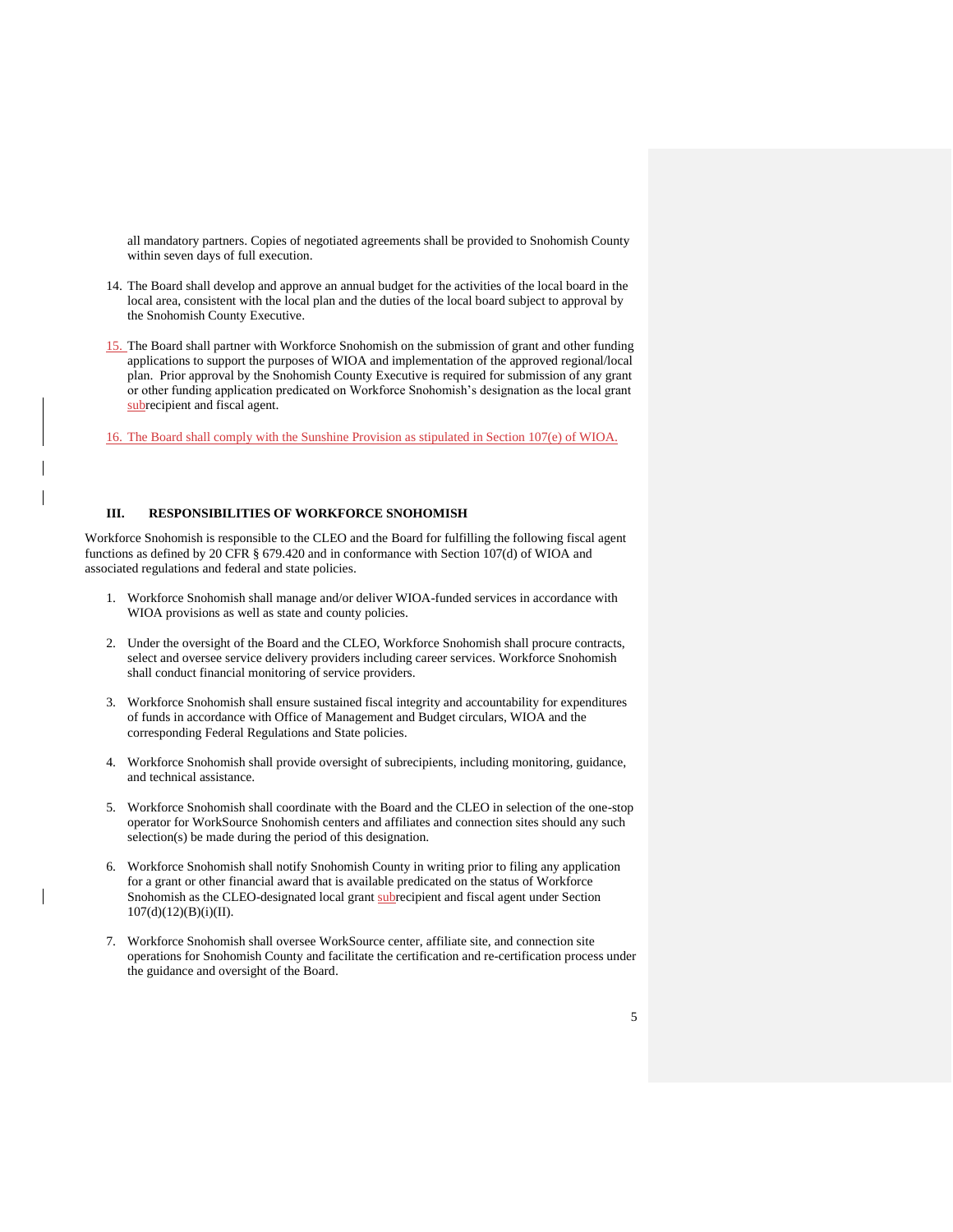- 8. Workforce Snohomish shall annually assess the physical and programmatic accessibility of the Snohomish County workforce development system as defined in Section 3(67) of WIOA. This includes the provision of copies of any and all assessment tools as well as results of all assessments to Snohomish County within 14 days of the completion of any assessment.
- 9. Workforce Snohomish shall coordinate with education providers as well as other mandatory partners in the local workforce system as defined in Section 3(67) of WIOA to deliver services in a manner that is compliant with requirements at Section 129 (Youth) and 134 (Adults and Dislocated Workers).
- 10. Prior to the beginning of each fiscal year, no later than June 10th, Workforce Snohomish shall provide the Board and Snohomish County with its proposed annual budget for revenues anticipated as a result of this designation for review and approval.
- 11. Workforce Snohomish shall apply the funds received under WIOA in accordance with the approved budget, except as to any change approved by the CLEO, and except that Workforce Snohomish needs to obtain the Board's and the CLEO's approval of any change more than \$250,000 in any budget initiative as described in the annual budget. The budget may be updated on a semi-annual basis with Board and CLEO approval.
- 12. Workforce Snohomish shall receive funds and be responsible for the dispersal of funds immediately in conformance with the requirements of WIOA and/or any other requirements attributable to any grant received predicated upon this designation.
- 13. The Chair of the Workforce Snohomish Board of Directors shall represent business and serve as a voting member of the Future Workforce Alliance ("Board").
- 14. Workforce Snohomish shall develop a written equity and inclusion plan that conforms with the requirements  $a \leftarrow of$  Section 121(d)(4)(B) of WIOA related to individuals with a barrier to employment as defined in Section 3(24) and with the Executive's Office of Social Justice designed to address institutional barriers to accessing and/or successfully completing workforce development activities or benefitting from services.
- 15. Should a Memorandum of Understanding expire during the term of this designation, at least 60 days prior to the due date, Workforce Snohomish shall prepare a draft Memorandum of Understanding that meets the requirements of Section  $121(g)$  of WIOA for review and approval by the CLEO prior to presentation to workforce development system partners for consideration. Workforce Snohomish shall provide Snohomish County with a final copy of the Memorandum of Understanding to be executed at least 30 days prior to the due date and with a final copy of the fully executed Memorandum of Understanding at least seven days prior to the due date.
- 16. Additionally, should an Infrastructure Funding Agreement expire during the term of this designation, Workforce Snohomish shall, at least 60 days prior to the due date, prepare a draft Infrastructure Funding Agreement with associated Excel worksheets that shall be incorporated into the Memorandum of Understanding and meets the requirements of Section 121(h) of WIOA for review and approval by the CLEO prior to presentation to workforce development system partners for consideration. Workforce Snohomish shall provide Snohomish County with a final copy of the Memorandum of Understanding including the Infrastructure Funding Agreement to be executed at least 30 days prior to the due date and with a final copy of the fully executed Memorandum of Understanding including the Infrastructure Funding Agreement at least seven days prior to the due date.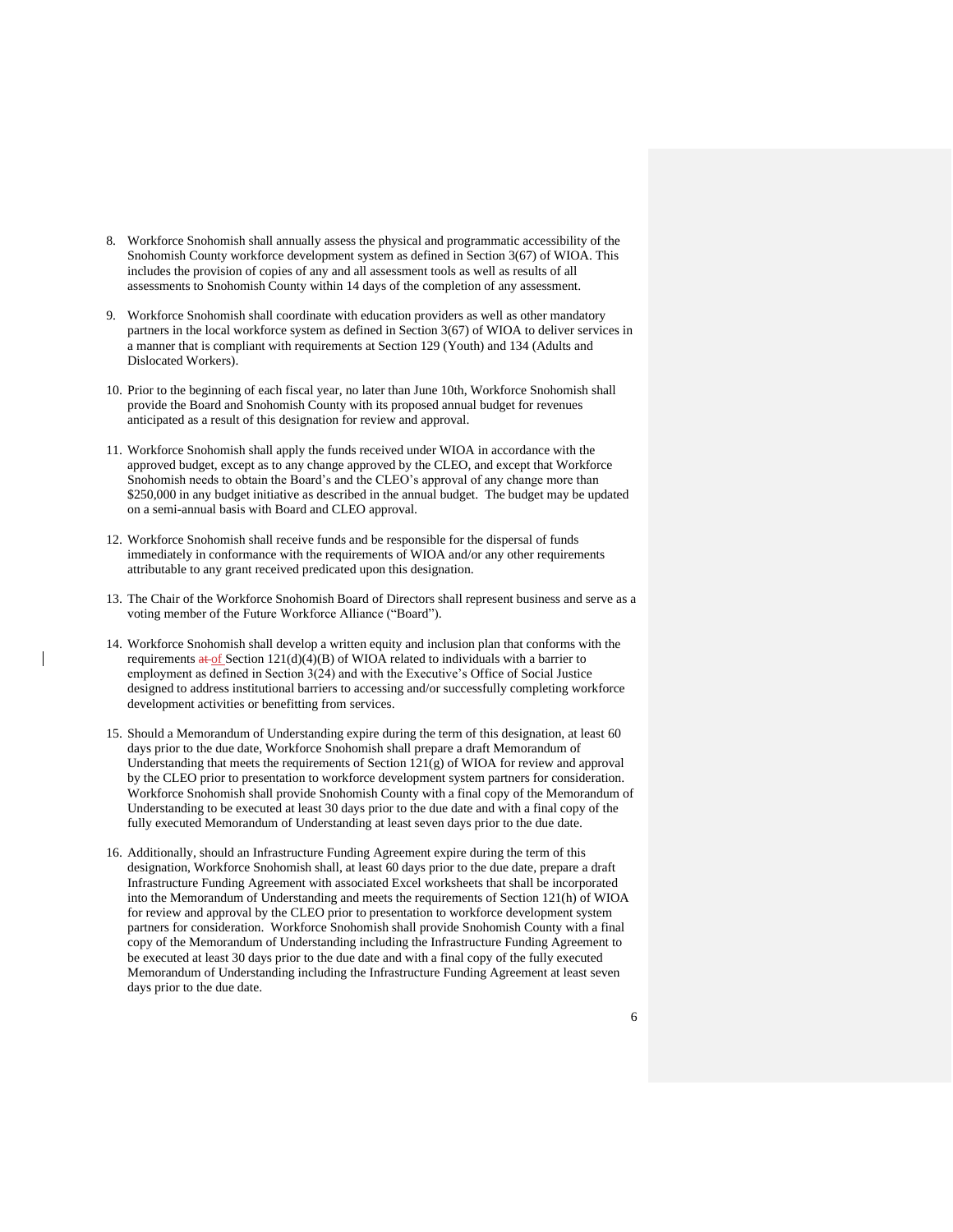17. Perform other duties, under the oversight and direction of the Board and County Executive and/or his/her designee necessary to ensure the functionality of the system.

The work of the Board and Workforce Snohomish are inherently linked and synergistic in nature. In addition to its responsibilities assigned as WIOA fiscal agent and local grant subrecipient, Workforce Snohomish shall continue to work in support of the Local Workforce Development Board to carry out activities under the oversight of the Board that bridge the functions of the Board with that of the Fiscal Agent and Local Grant Subrecipient. These activities carried out by Workforce Snohomish under the oversight of the Board are intended to support a cooperative system, and not infringe upon the roles, responsibilities, duties and obligations of the Board as outlined in statute.

## **IV. OTHER REQUIRMENTS OF THE BOARD AND WORKFORCE SNOHOMISH**

### **Compliance with Law**

The Board and Workforce Snohomish shall comply with all applicable federal, state and local laws, rules, regulations, and policies in performing the responsibilities hereunder, including but not limited to, laws against discrimination and conflict of interest.

#### **Limitations on Funding of Activities**

The Board and Workforce Snohomish may only use funds on activities at Section 111(b) of WIOA as approved in the annual budget submitted to and approved by the CLEO and Board.

#### **Limitations on Authority**

The Board and Workforce Snohomish shall comply will all limitations at Section 107(g) of WIOA. Neither the Board nor Workforce Snohomish may provide training services under WIOA or be designated or certified as a WorkSource Snohomish one-stop operator. The Board and Workforce Snohomish have no authority to mandate curricula for schools.

#### **Conflict of Interest**

The Board and Workforce Snohomish shall comply with the Conflict of Interest provisions at Section 107(h) of WIOA. Modification of existing conflict of interest policies shall be submitted to the County Executive and/or his/her designee(s) for review and approval and shall provide the County Executive and/or his/her designee(s) with any revisions to those policies within 14 days of approval.

#### **Sunshine Provision Requirement**

Snohomish County and Workforce Snohomish shall comply with the Sunshine Provision as stipulated in Section 107(e) of WIOA.

### **Maintenance of Records**

The Board and Workforce Snohomish shall maintain accounts and records, including personnel, property, financial and programmatic records and other such records as may be necessary to ensure proper accounting for all WIOA funds and any other funds received that are predicated on their respective designations.

**Submission of Applications for Funding**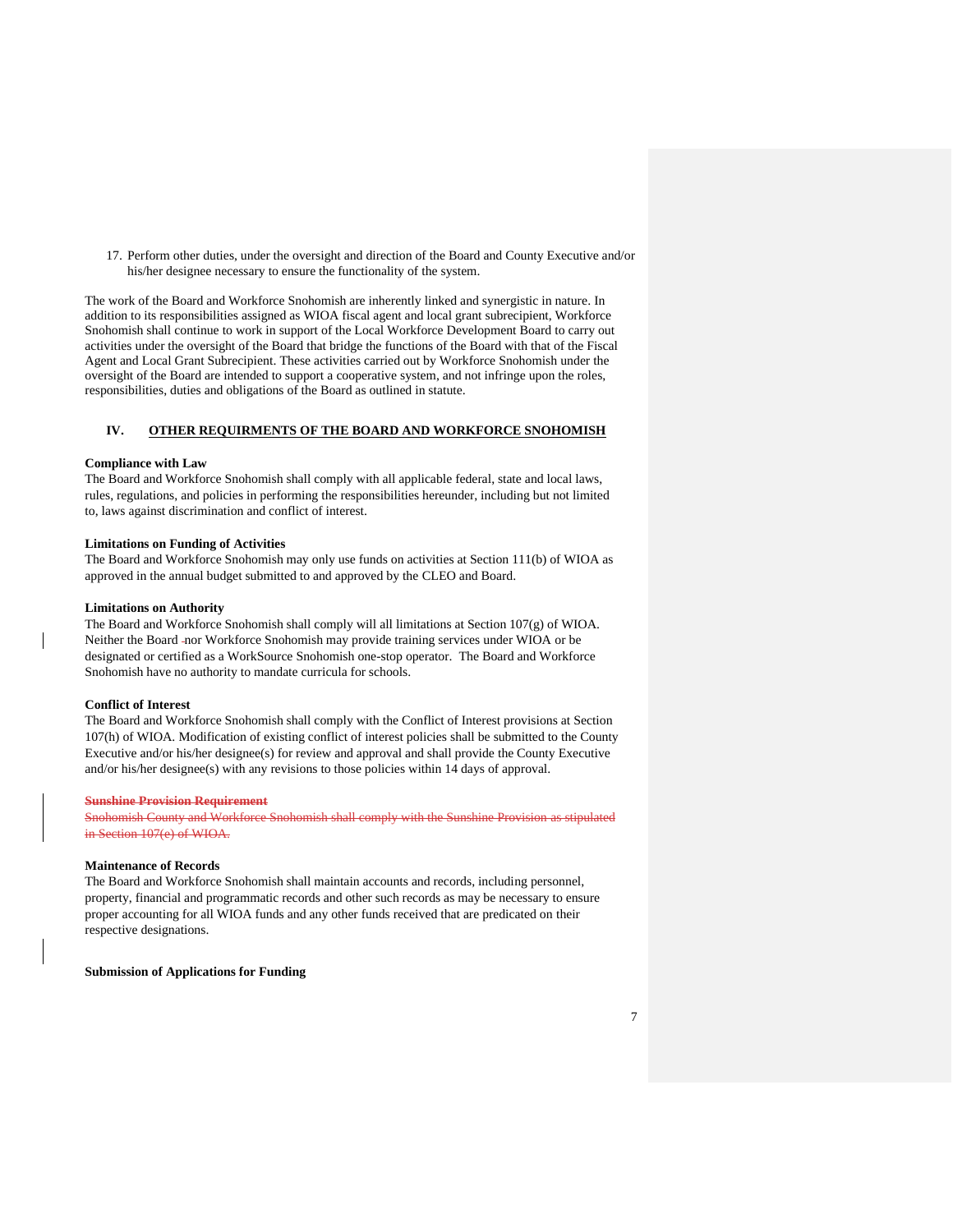Workforce Snohomish and the Board shall collaborate on the development of federal or other grant applications that are predicated on the status of Workforce Snohomish as the Snohomish County Executive's grant recipient and fiscal agent designee under Section 107(d)(12)(B)(i)(II) of WIOA and notify the CLEO of this work.

## **Compliance with Snohomish County Human Rights Ordinance**

It is the policy of Snohomish County to reject discrimination which denies equal treatment to any individual because of his or her race, creed, color, national origin, families with children, sex, marital status, sexual orientation, age, honorably discharged veteran or military status, or the presence of any sensory, mental, or physical disability or the use of a trained dog guide or service animal by a person with a disability as provided in Washington's Law against Discrimination, Chapter 49.60 RCW, and the Snohomish County Human Rights Ordinance, Chapter 2.460 SCC. These laws protect against specific forms of discrimination in employment, credit transactions, public accommodation, housing, county facilities and services, and county contracts.

The Board and Workforce Snohomish shall comply with the substantive requirements of Chapter 2.460 SCC, which are incorporated herein by this reference. Execution of this designation constitutes a certification by the Board and Workforce Snohomish of individual organizational compliance with the requirements of Chapter 2.460 SCC. If the Board or Workforce Snohomish is found to have violated this provision, or to have furnished false or misleading information in an investigation or proceeding conducted pursuant to this designation or Chapter 2.460 SCC, this designation may be subject to a declaration of default and termination at Snohomish County's discretion. This provision shall not affect the Board or Workforce Snohomish's obligations under other federal, state, or local laws against discrimination.

## **Procurement Standards**

All materials, property, supplies or services shall be procured in compliance with all federal and applicable state regulations pertaining to the use of WIOA funds, and in a manner that balances fiscal and environmental stewardship in accordance with the requirements of the Snohomish County Environmentally Preferable Purchasing and Utilization Policy Statement available for review and download on [the County website.](http://snohomishcountywa.gov/documentcenter/view/9209)

## **V. OTHER REQUIREMENTS OF THE BOARD**

#### **Audit Requirement**

An audit of Snohomish County government that encompasses WIOA funding by SAO must be conducted in accordance with auditing standards generally accepted in the United States of America; the standards applicable to financial audits contained in Government Auditing Standards, issued by the Comptroller General of the United States; and audit requirements of Title 2 U.S. Code of Federal Regulations Part 200, Uniform Administrative Requirements, Cost Principles, and Audit Requirements for Federal Awards (Uniform Guidance).

### **Invoicing Procedure**

Payment of invoices for Snohomish County's staff support to the Board and workforce development in Snohomish County will be made on a cost-reimbursement basis in accordance with the Workforce Snohomish's established billing procedures.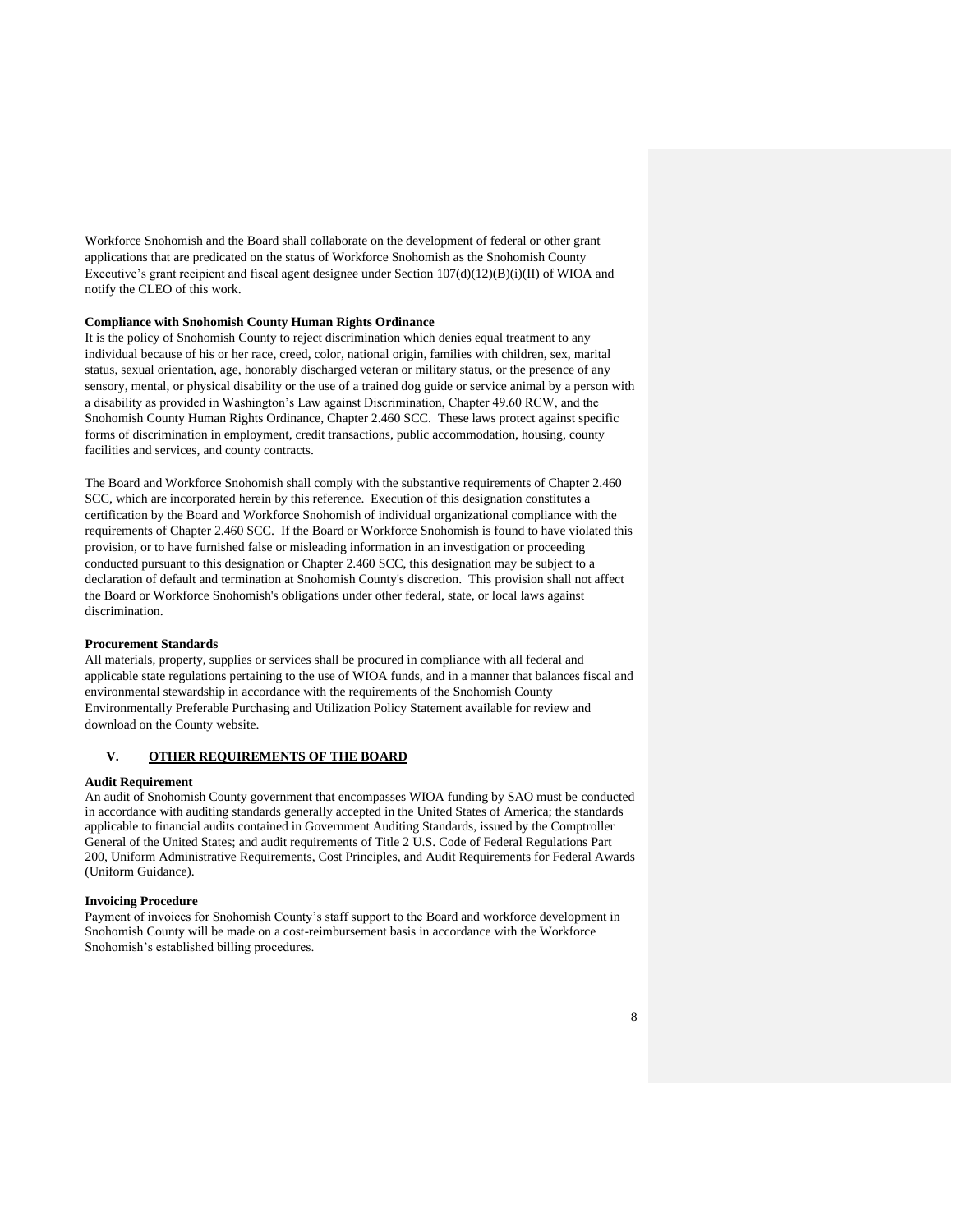Snohomish County will submit invoices to Workforce Snohomish on a quarterly basis for the reimbursement for activities deemed allowable under the Workforce Innovation and Opportunity Act (WIOA), during the period for work accomplished. Invoices will be submitted via email from Snohomish County to Workforce Snohomish at **accountspayable@workforcesnohomish.org** by the 15<sup>th</sup> of each month following the close of the quarter in which the expenses have occurred.

Charges to Federal awards must be accurate, allowable and properly allocated, meeting requirements of 2 CFR 200.430 and the standards for documentation for personnel expenses described therein. Invoices submitted will be accompanied by required back up documentation for each invoice with time and effort reports that include signatures of staff and approver(s), and designation of the grants to which time was charged.

Workforce Snohomish shall make no payment in advance or in anticipation of expenses to be provided by this Agreement. Signed versions of invoices transmitted by facsimile copy or electronic mail shall be the equivalent of original signatures on original versions of invoice. Workforce Snohomish is not authorized to exceed invoice payments above the amount authorized by approval of the Workforce Snohomish Board of Directors.

## **VI. ADDITIONAL REQUIREMENTS OF WORKFORCE SNOHOMISH**

### **Deposit and Disbursement of WIOA Funds**

All funds made available to Workforce Snohomish through WIOA and any other grant or contract predicated on this designation shall be deposited into an account or accounts created and maintained by Workforce Snohomish. All funds shall be deposited in an institution that is guaranteed by the FDIC. Workforce Snohomish shall disburse all funds for workforce development activities in accordance with the requirements of WIOA, associated regulations, and the State of Washington.

#### **Performance Accountability Requirements and Sanctions**

Workforce Snohomish shall meet all performance accountability and reporting requirements identified at Section 116(a) and (c) of WIOA and any additional requirements identified by the CLEO in this designation. Workforce Snohomish understands that the CLEO may establish performance standards and actions to improve performance beyond those specified at Section 116(a) and (c) and by the Governor of the State of Washington to prevent Snohomish County from being subject to sanctions under Section 116(g) of WIOA and to ensure the economic competitiveness of Snohomish County.

#### **Single Audit Requirement**

Once per fiscal year, Workforce Snohomish shall have an independent audit conducted of its financial statement and condition. The audit shall comply with the requirements of Generally Accepted Auditing Standards ("GAAS"); GAO's Standards for Audits of Governmental Organizations, Programs, Activities, and Functions, and 2 CFR 200 OMB Uniform Guidance. Workforce Snohomish shall provide a copy of the audit report to the Snohomish County Executive, Snohomish County's Director of Human Services, Snohomish County's Director of Finance and the Board within nine months after the end of the Workforce Snohomish fiscal year. Workforce Snohomish shall also provide to the same parties its response and corrective action plan for any findings and reportable conditions contained in the audit. When reference is made in its audit to a "Management Letter" or other correspondence made by the auditor, Workforce Snohomish shall provide to the same parties copies of those communications and Workforce Snohomish's response and corrective action plan, if any.

## **Additional Reports**

Workforce Snohomish shall provide CLEO, Snohomish County's Director of Human Services, and Snohomish County's Director of Finance with: 1) A monthly-quarterly "Budget to Actual" financial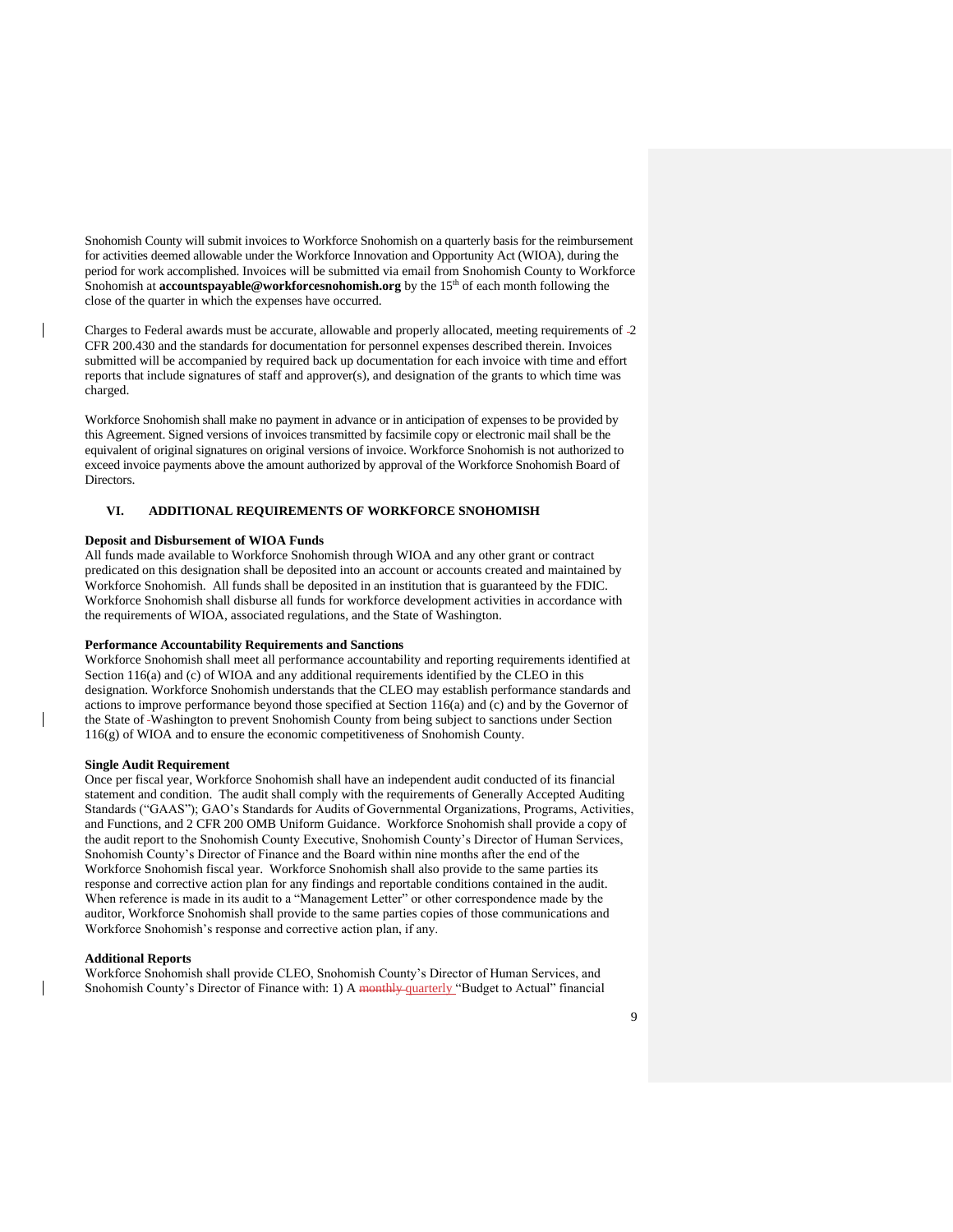report; and 2) To the extent possible, quarterly performance reports generated from the Washington State WorkSource management information system showing actual performance compared to negotiated benchmarks for federal and state performance indicators; and

Workforce Snohomish shall also provide Snohomish County's Director of Human Services and the Director of Finance with copies of its annual subrecipient monitoring plan and subrecipient audit plan submitted to the State of Washington with 30 days of submission to the State and with copies of all subrecipient monitoring reports and audits.

## **Insurance Requirements**

Workforce Snohomish shall maintain for the duration of this designation, insurance against claims for injuries to persons or damages to property that may arise from, or in connection with, the performance of work hereunder by Workforce Snohomish or any of its agents, representatives, and employees. Workforce Snohomish shall provide Snohomish County with a separate certificate of insurance naming Snohomish County as co-insured. Workforce Snohomish shall also require each of its subrecipients (except governmental entities such as cities, the County, and the State) to procure and maintain similar liability insurance and to provide to Workforce Snohomish separate certificates of insurance and policy endorsements for each subrecipient as evidence of compliance with this insurance requirement. The costs of such insurance shall be paid by Workforce Snohomish or subrecipient. Workforce Snohomish's insurance coverage shall not be suspended, voided, cancelled, or reduced in coverage or in limits, except by the reduction of applicable aggregate limit by claims paid, until after 30 days prior to written notice has been given to the Snohomish County Executive.

### **Minimum Scope of Insurance**

Coverage shall be at least as broad as:

- 1. General Liability: Insurance Services Office form number (CG 00 01) covering COMMERCIAL GENERAL LIABILITY.
- 2. Automobile Liability: In the event that services delivered pursuant to this designation require the use of a vehicle by Workforce Snohomish personnel in Workforce Snohomish-owned vehicles or non-owned vehicles, Workforce Snohomish shall provide evidence of the appropriate automobile coverage. Insurance Services Office form number (CA 00 01) covering BUSINESS AUTO COVERAGE, symbol 1 "any auto"; or the appropriate coverage provided by symbols 2, 7, 8, or 9.
- 3. Workers' Compensation: Workers' Compensation coverage, as required by the Industrial Insurance Act of the State of Washington, as well as any similar coverage required for this work by applicable federal or "Other States" state law.
- 4. Stop Gap/Employers Liability: Coverage shall be at least as broad as the protection provided by the Workers' Compensation policy Part 2 (Employers Liability) or, in states with monopolistic state funds, the protection provided by the "Stop Gap" endorsement to the general liability policy.

### **Minimum Limits of Insurance**

Workforce Snohomish shall maintain limits no less than:

1. General Liability: \$1,000,000 combined single limit per occurrence by bodily injury, personal injury, and property damage, and for those policies with aggregate limits, a \$2,000,000 aggregate limit.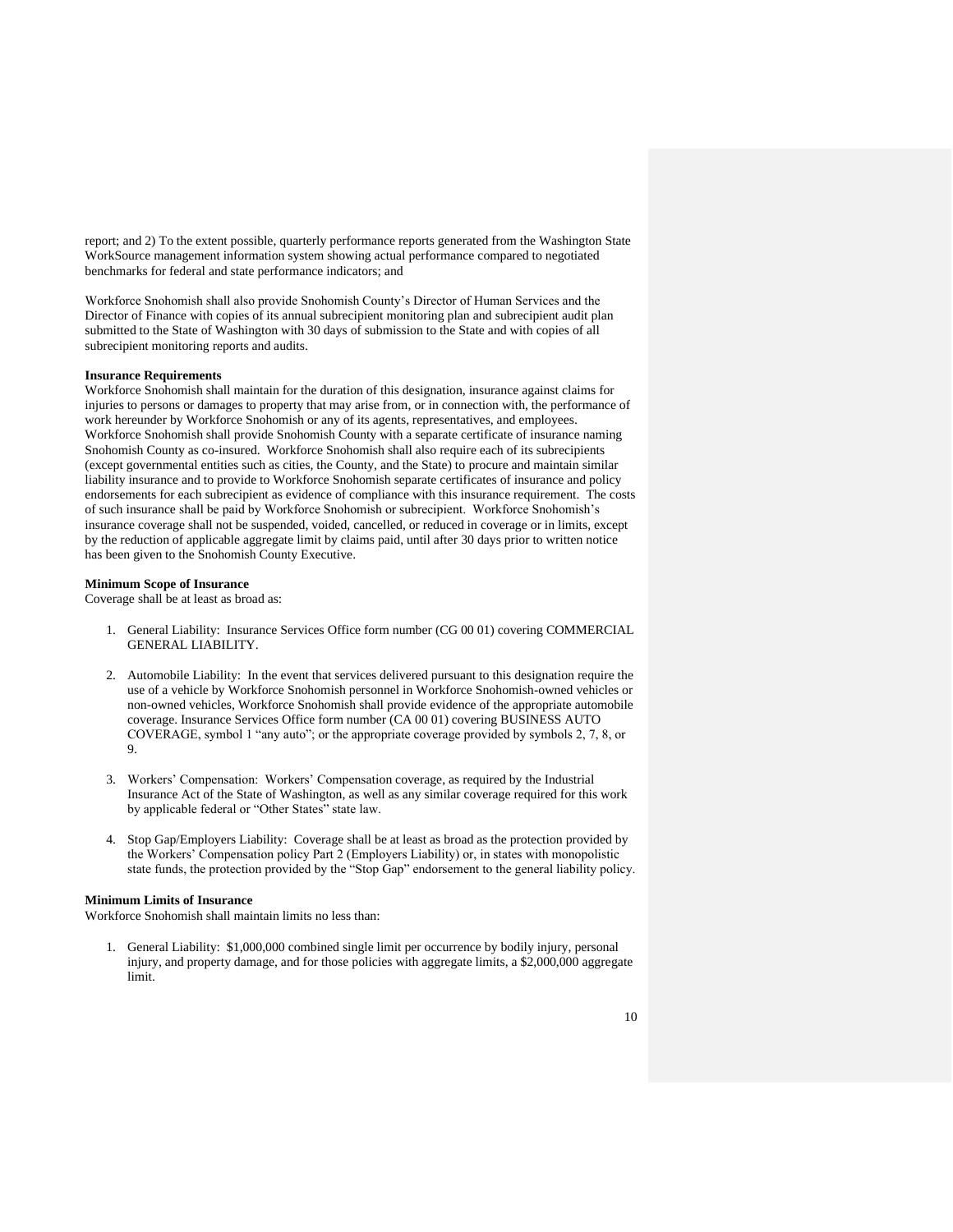- 2. Automobile Liability: \$1,000,000 combined single limit per accident for bodily injury and property damage.
- 3. Workers' Compensation: Statutory requirements of the state of residency.
- 4. Stop Gap/Employers Liability: \$1,000,000.

## **Deductibles and Self-Insured Retentions**

Any deductibles or self-insured retentions must be declared to, and approved by, the Snohomish County Executive or designee. The deductible and/or self-insured retention of the policies shall not apply to the Workforce Snohomish's liability to Snohomish County and shall be the sole responsibility of Workforce Snohomish.

#### **Other Insurance Provisions**

The insurance policies required in this designation are to contain, or be endorsed to contain, the following provisions:

- 1. Liability Policies except Professional/Errors and Omissions and Workers Compensation:
	- (a) Snohomish County, its officers, officials, employees, and agents are to be covered as additional insureds as respects liability arising out of activities performed by or on behalf of Workforce Snohomish in connection with any services performed under this designation (CG 20 26 04 13 or its equivalent).
	- (b) The Workforce Snohomish's insurance coverage shall be primary insurance as respects Snohomish County, its officers, officials, employees, and agents. Any insurance and/or selfinsurance maintained by Snohomish County, its offices, officials, employees, or agents shall not contribute with the Workforce Snohomish's insurance or benefit Workforce Snohomish in any way.
	- (c) The Workforce Snohomish's insurance shall apply separately to each insured against whom claim is made and/or lawsuit is brought, except with respect to the limits of the insurer's liability.
- 2. Unless otherwise approved by the CLEO, insurance is to be placed with insurers with a Bests' rating of no less than A: VIII, or, if not rated with Bests, with minimum surpluses the equivalent of Bests' surplus size VIII.

If, at any time, the foregoing policies shall fail to meet the above minimum requirements, Workforce Snohomish shall, upon notice to that effect from Snohomish County, promptly obtain a new policy, and shall submit the same to Snohomish County, with appropriate certificates and endorsements, for approval.

## **Verification of Coverage**

Workforce Snohomish shall furnish Snohomish County with certificates of insurance and endorsements to demonstrate the acquisition and maintenance by Workforce Snohomish and its subrecipients of the insurance coverage required under this designation.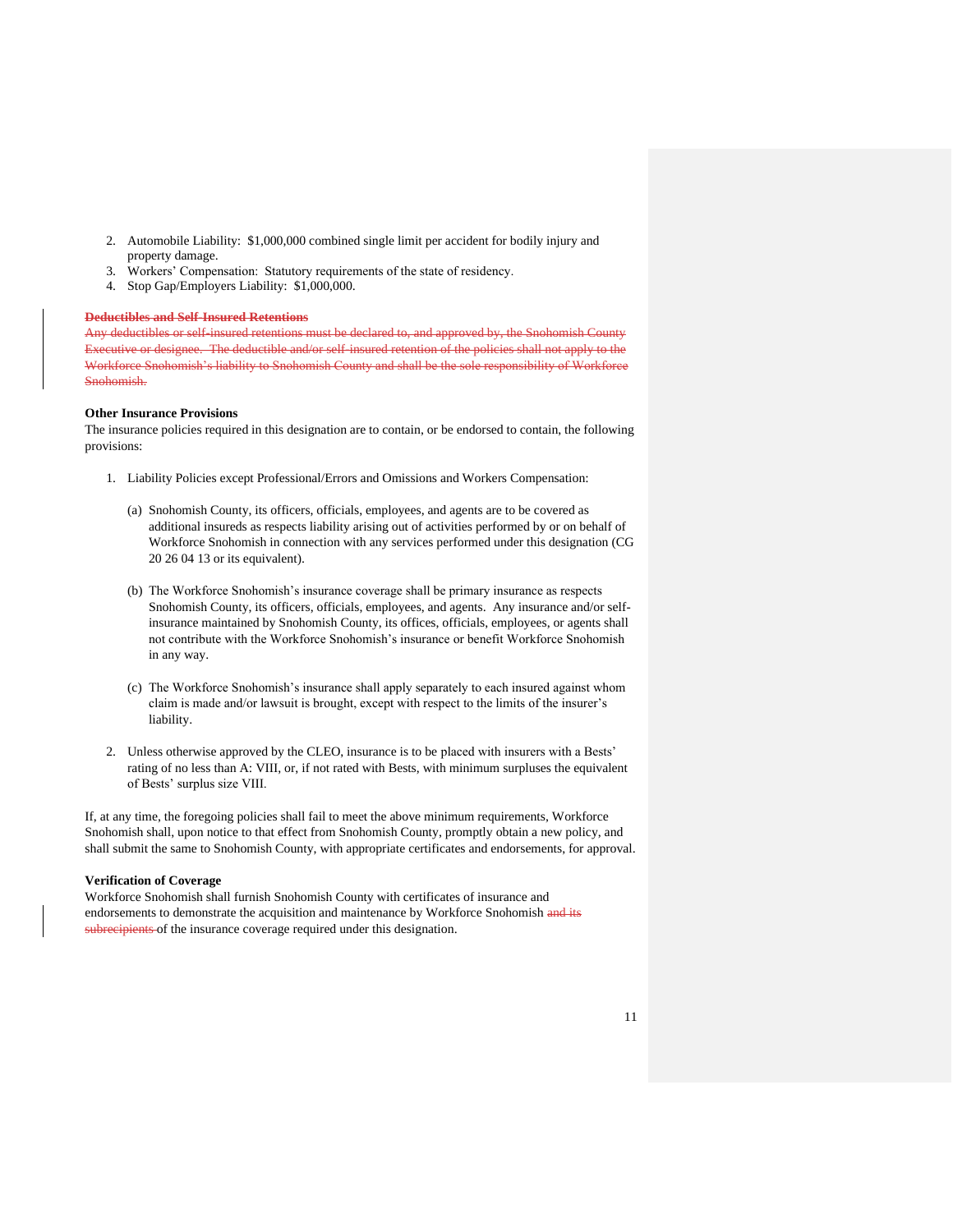### **Hold Harmless and Indemnification**

Notwithstanding any other provision of the law, Snohomish County assumes no responsibility for the payment of any compensation, wages, benefits, or taxes by or on behalf of Workforce Snohomish, any of its employees, or any other person or entity by reason of this designation, except as set forth herein regarding withdrawal of designation. Workforce Snohomish shall protect, defend, indemnify, and hold harmless Snohomish County and the CLEO and any of their officers, agents, and employees from and against any and all claims, costs, or losses whatsoever occurring or resulting from:

- 1. Workforce Snohomish's failure to pay any such compensation, wages, benefits, or taxes; or
- 2. The supplying to Workforce Snohomish of work, services, materials, or supplies by any Workforce Snohomish employees or other suppliers in connection with or support of the performance under this designation, except as set forth herein regarding withdrawal of designation.

If/when an audit exception is found, Workforce Snohomish is financially responsible for and shall repay Snohomish County all amounts indicated therein that Snohomish County is required to pay due to the negligence, intentional act, or failure, for any reason, of Workforce Snohomish, its officers, employees, agents, or representatives to comply with the conditions of this designation, WIOA, or any rules, regulations, or policies promulgated at the federal or state level thereunder. This duty to repay Snohomish County shall not be diminished or extinguished by the expiration or prior withdrawal of this designation.

Workforce Snohomish shall protect, defend, indemnify, and hold harmless Snohomish County, the CLEO, and its respective officers, employees, and agents from any and all costs, claims, judgments, or awards of damages arising out of, or in any way resulting from, any negligent acts or omissions of Workforce Snohomish or any of its officers, employees, or agents under this designation, except as set forth herein regarding withdrawal of designation. Workforce Snohomish's obligations under this subparagraph extend to any claim, demand, or cause of action brought by, or on behalf of, any of its employees or agents. For this purpose, Workforce Snohomish, by mutual negotiation, hereby waives, as respects Snohomish County and the CLEO, any immunity that would otherwise be available against such claims under the industrial insurance provisions of Title 51, RCW. In the event Snohomish County or the CLEO incurs any judgment, awards, or cost arising therefrom, including attorney's fees to enforce the provisions of this hold harmless and indemnification, all such fees, expenses, and costs shall be recoverable from Workforce Snohomish.

Claims shall include, but not be limited to, assertions that use or transfer of software, book, document, report, film, tape, or sound reproduction or material of any kind, delivered hereunder, constitutes an infringement of any copyright, patent, trademark, trade name, or otherwise results in unfair trade practice.